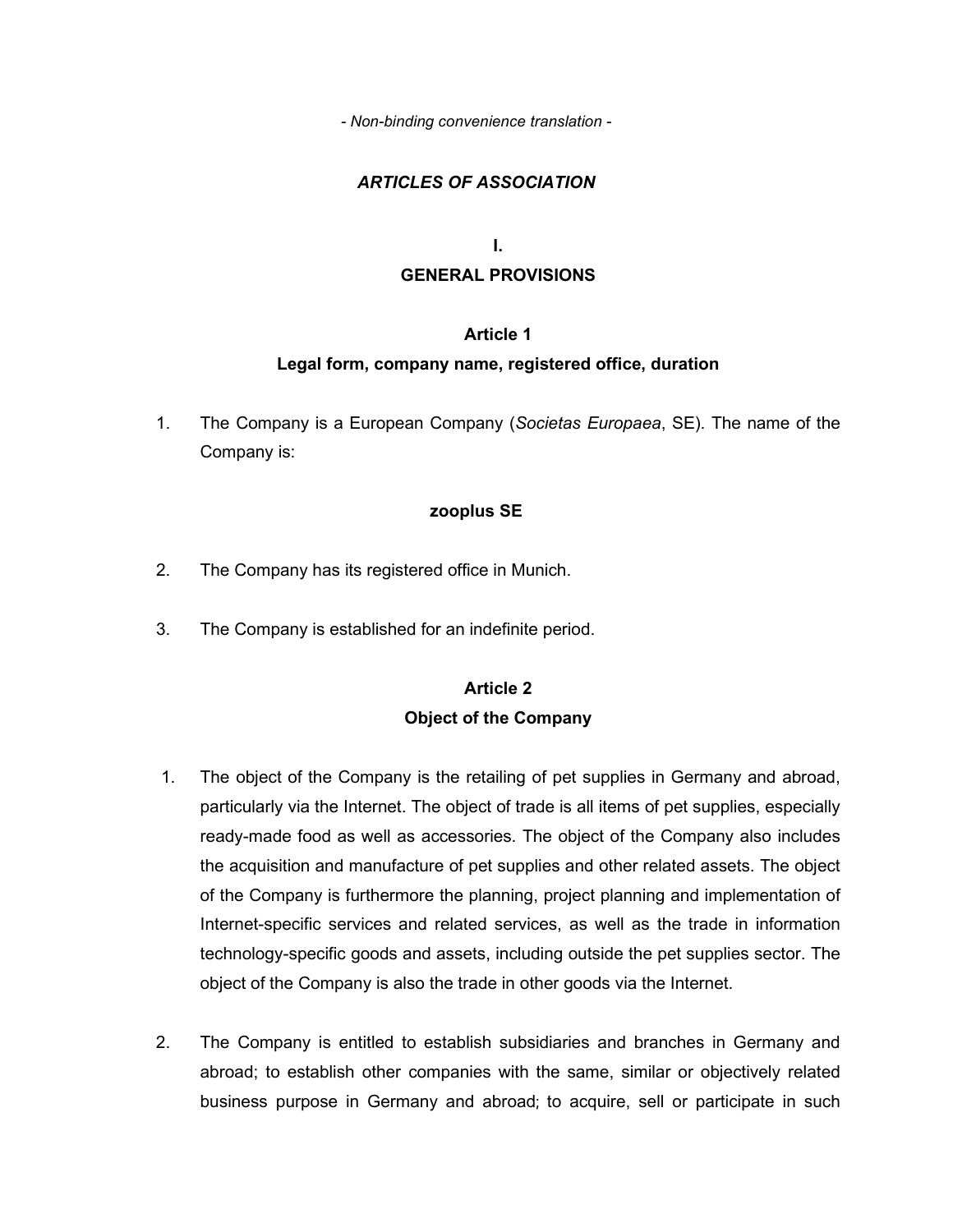companies; to trade in other products and extend its activities to similar lines of business. The Company may manage companies, enter into inter-company agreements with them or limit itself to the management of shareholdings. It may also realize its object indirectly, in whole or in part.

3. The Company is entitled to undertake all transactions that are suitable for directly or indirectly promoting the Company's object.

### **Article 3**

### **Financial year**

The Company's financial year corresponds to the calendar year.

# **Article 4 Notifications and information**

- 1. Company notifications shall be made exclusively in the Federal Gazette for the Federal Republic of Germany, to the extent permitted by law.
- 2. Information to the holders of admitted securities of the Company may also be transmitted by means of remote data transmission under the conditions provided for by law.

# **II.**

### **SHARE CAPITAL AND SHARES**

# **Article 5**

### **Share capital**

1. The share capital of the Company amounts to EUR 7,149,178.00 (in words: seven million one hundred and forty-nine thousand one hundred and seventy-eight) and is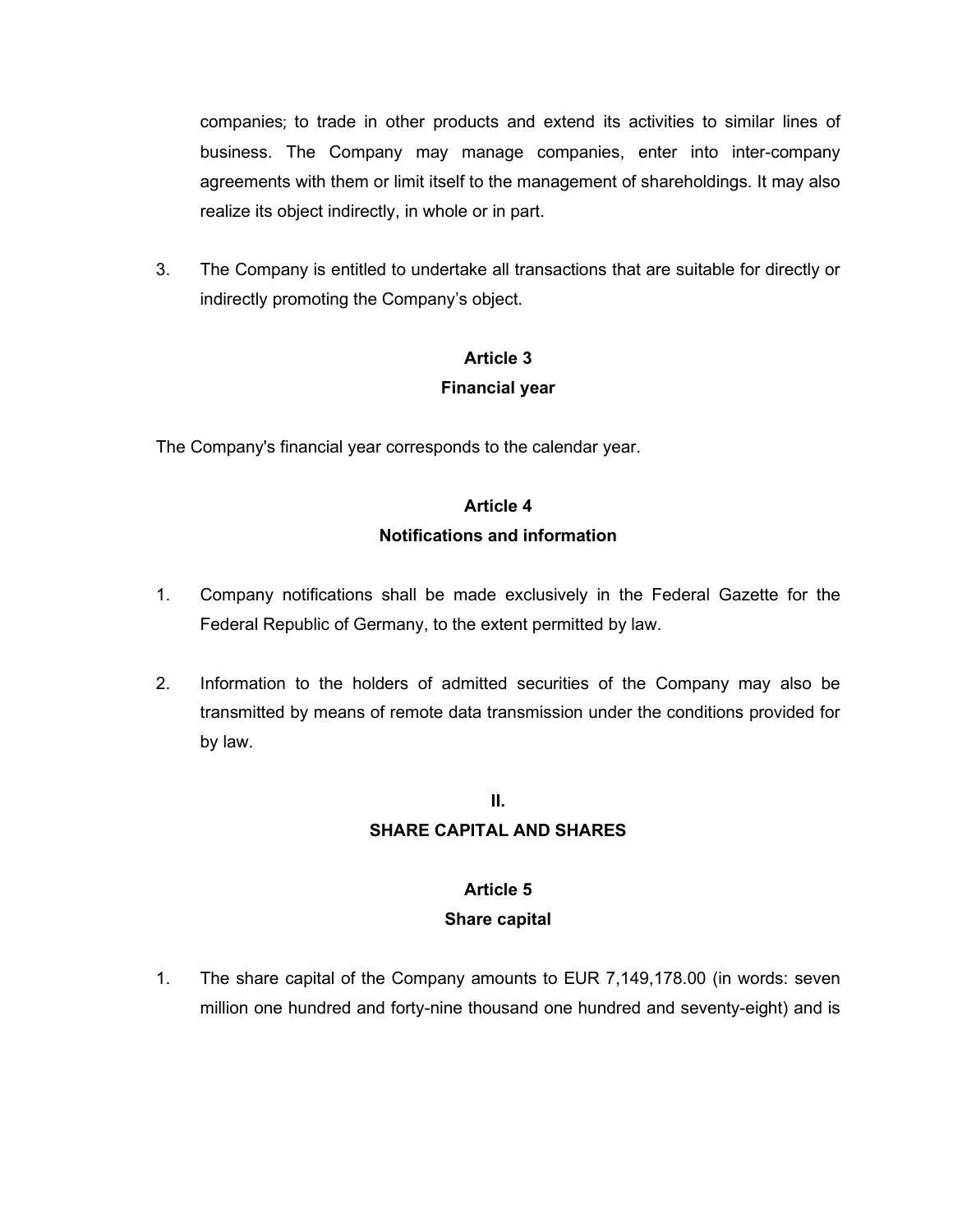divided into 7,149,178 no-par value bearer shares (no-par value shares) with a notional interest in the share capital of EUR 1.00 per share.

- 2. In the case of capital increases, the profit participation of new shares may be regulated in deviation from Section 60 (2) sentence 3 AktG.
- 3. The Company's share capital was contributed by EUR 7,149,178.00 through the conversion of zooplus AG into a European Company (*Societas Europaea*, SE).
- 4. The Company's share capital is conditionally increased by EUR 75,000.00 by issuing up to 75,000 no-par value bearer shares of the Company with a notional interest in the share capital of EUR 1.00 per share (Conditional Capital 2016) in accordance with the authorization granted by the General Meeting on May 31, 2016 under Agenda Item 6, letter a). Conditional Capital 2016 serves to secure subscription rights from stock options issued by zooplus AG under the Stock Option Program 2016 in the period from the registration of the Conditional Capital 2016 until December 31, 2018 based on the authorization of the General Meeting on May 31, 2016 under Agenda Item 6, letter a). The conditional capital increase shall be implemented only to the extent that stock options are issued and the holders of these stock options exercise their subscription rights to shares in the Company. The shares from Conditional Capital 2016 will be issued at the exercise price determined in accordance with letter a) (7). The new shares shall participate in the profit from the beginning of the financial year for which, at the time of exercising the subscription right, no resolution of the General Meeting on the appropriation of retained profits has yet been adopted. The Management Board or, insofar as members of the Management Board of the Company are concerned, the Supervisory Board is authorized to determine the further details of the conditional capital increase and its implementation.

### 5. *[currently empty]*

6. With the consent of the Supervisory Board, the Management Board shall be authorized to increase the Company's share capital on one or more occasions on or before May 19, 2024 by up to a total of EUR 1,429,835.00 (in words: one million four hundred and twenty-nine thousand eight hundred and thirty-five euros) by issuing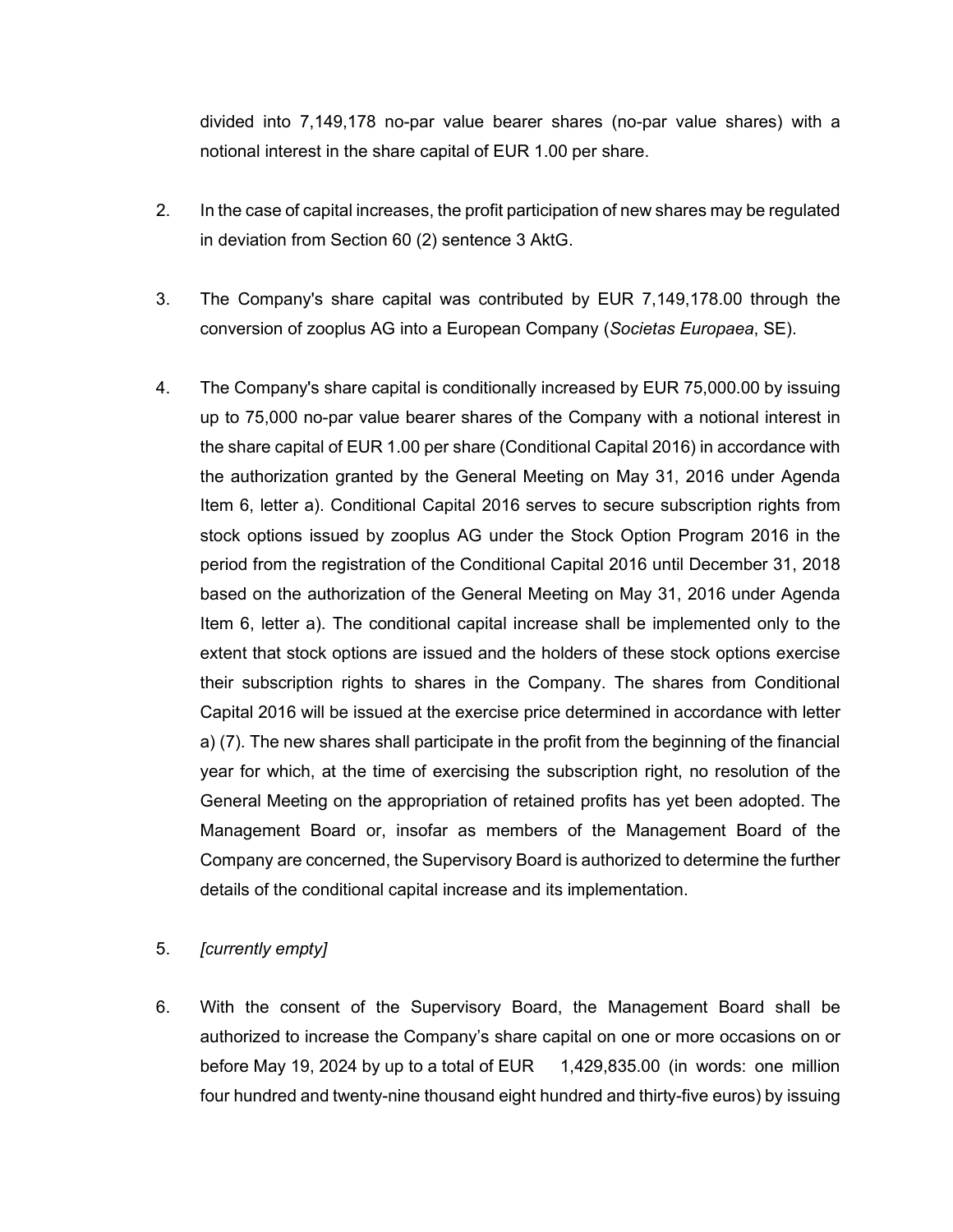up to a total of 1,429,835 new no-par value bearer shares with a notional interest in the share capital of EUR 1.00 per share in exchange for cash contributions (Authorized Capital 2021). The shareholders are generally entitled to a subscription right. The new shares may also be taken up by one or more credit institutions or one or more equivalent institutions with the obligation to offer them to the shareholders for subscription (indirect subscription right).

The Management Board is authorized however to exclude shareholder subscription rights in each case with the consent of the Supervisory Board

- to the extent necessary to exclude any fractional amounts from the shareholder subscription rights;
- to the extent necessary to grant the holders of option and/or conversion rights or option and/or conversion obligations under bonds with option and/or conversion rights or option and/or conversion obligations issued by the Company or a company in which the Company holds a direct or indirect majority interest a subscription or conversion right to new shares to the extent to which they would be entitled as shareholders after exercising the option and/or conversion right or fulfilling the option and/or conversion obligation; and
- to the extent that the new shares are issued against cash contributions, the issue price of the new shares to be issued is not significantly lower than the stock market price of the Company's shares of the same class already listed at the time the issue price is finally set, and the total notional interest of share capital represented by the new shares to be issued with the exclusion of subscription rights does not exceed 10% of the share capital existing at the time this authorization takes effect or at the time this authorization is exercised. This maximum amount shall include the notional interest of the Company's share capital attributable to shares issued or sold during the term of this authorization with the exclusion of subscription rights in direct, analogous or corresponding application of Section 186 (3) sentences 4, as well as the notional interest of the share capital attributable to those shares that are issued or are to be issued to service option and/or conversion rights or to fulfill option and/or conversion obligations from bonds, insofar as the bonds are issued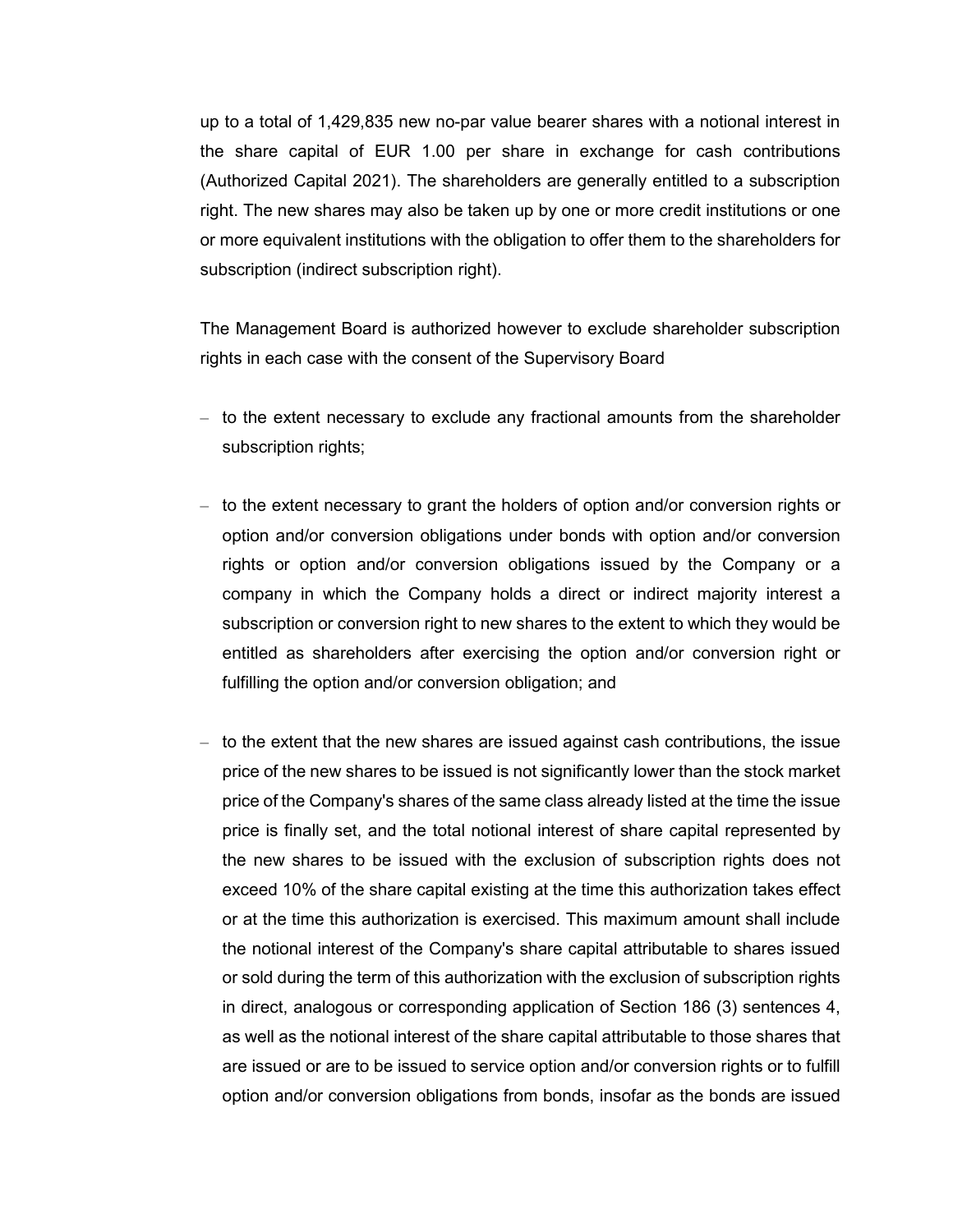during the term of this authorization with the exclusion of subscription rights in analogous application of Section 186 (3) sentence 4 AktG.

The notional interest in the share capital represented by the new shares for which the shareholder subscription rights are excluded pursuant to the preceding indents or on the basis of other authorizations during the term of this authorization may not exceed a total of 10% of the share capital, neither at the time this authorization becomes effective nor at the time it is exercised.

With the consent of the Supervisory Board, the Management Board shall be authorized to determine the further details of the capital increase as well as the terms and conditions of the share issue. The Supervisory Board is authorized to amend the wording of the Articles of Association in accordance with the scope of a capital increase from Authorized Capital 2021.

#### 7. *[currently empty]*

8. The Company's share capital is conditionally increased in accordance with the authorization of the General Meeting of June 13, 2018 under Agenda Item 6, letter a), by up to EUR 365,000.00 by issuing up to 365,000 new no-par value bearer shares of the Company with a notional interest in the share capital of EUR 1.00 per share (Conditional Capital 2018/I). Conditional Capital 2018/I serves to secure subscription rights from stock options issued by zooplus AG under the Stock Option Program 2018 in the period from the registration of the Conditional Capital 2018/I until December 31, 2021 based on the authorization of the General Meeting on June 13, 2018 under Agenda Item 6, letter a). The conditional capital increase shall be implemented only to the extent that stock options are issued, and the holders of these stock options exercise their subscription rights to shares in the Company. Shares from Conditional Capital 2018/I will be issued at the exercise price determined in accordance with the authorization of the General Meeting of June 13, 2018 under Agenda Item 6, letter a) (7). The new shares shall participate in the profit as of the beginning of the financial year for which, at the time of exercising the subscription right, no resolution of the General Meeting on the appropriation of the retained profits had yet been adopted. The Management Board or, insofar as members of the Company's Management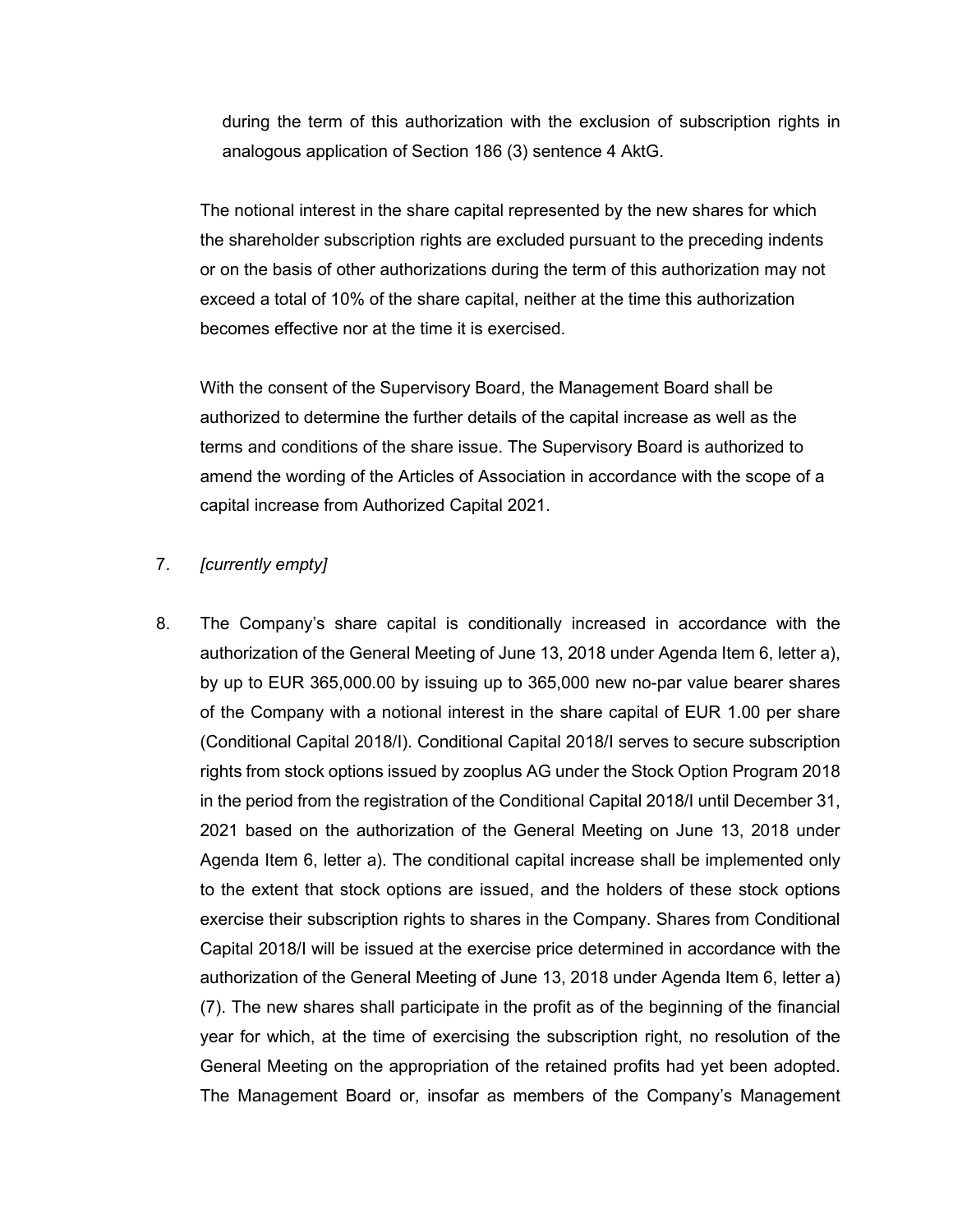Board concerned, the Supervisory Board is authorized to determine the further details of the conditional capital increase and its implementation.

- 9. The Company's share capital is conditionally increased in accordance with the authorization of the General Meeting of June 25, 2020 under Agenda Item 6, letter a), by EUR 70,000.00 by issuing up to 70,000 no-par value bearer shares of the Company with a notional interest in the share capital of EUR 1.00 per share (Conditional Capital 2020/I). Conditional Capital 2020/I serves to secure subscription rights arising from stock options issued by zooplus AG as part of the Stock Option Program 2020 in the period from the registration of Conditional Capital 2020/I until December 31, 2022 based on the authorization granted by the General Meeting on June 25, 2020 under Agenda Item 6, letter a). The conditional capital increase shall be implemented only to the extent that stock options are issued, and the holders of these stock options exercise their subscription rights to shares in the Company. Shares from Conditional Capital 2020/I will be issued at the exercise price determined in accordance with the authorization of the General Meeting of June 25, 2020 under Agenda Item 6, letter a) (7). The new shares shall participate in the profit as of the beginning of the financial year for which, at the time of exercising the subscription right, no resolution of the General Meeting on the appropriation of the retained profits had yet been adopted. The Supervisory Board is authorized to determine the further details of the conditional capital increase and its implementation.
- 10. The Company's share capital is conditionally increased in accordance with the authorization of the General Meeting of May 20, 2021 under Agenda Item 9, letter a), by up to EUR 200,000.00 by issuing up to 200,000 new no-par value bearer shares of the Company with a notional interest in the share capital of EUR 1.00 per share (Conditional Capital 2021). Conditional Capital 2021 serves to secure subscription rights from stock options issued by zooplus AG under the Stock Option Program 2021 in the period from the registration of the Conditional Capital 2021 until December 31, 2024 based on the authorization of the General Meeting on May 20, 2021 under Agenda Item 9, letter a). The conditional capital increase shall be implemented only to the extent that stock options are issued, and the holders of these stock options exercise their subscription rights to shares in the Company. Shares from Conditional Capital 2021 will be issued at the exercise price determined in accordance with the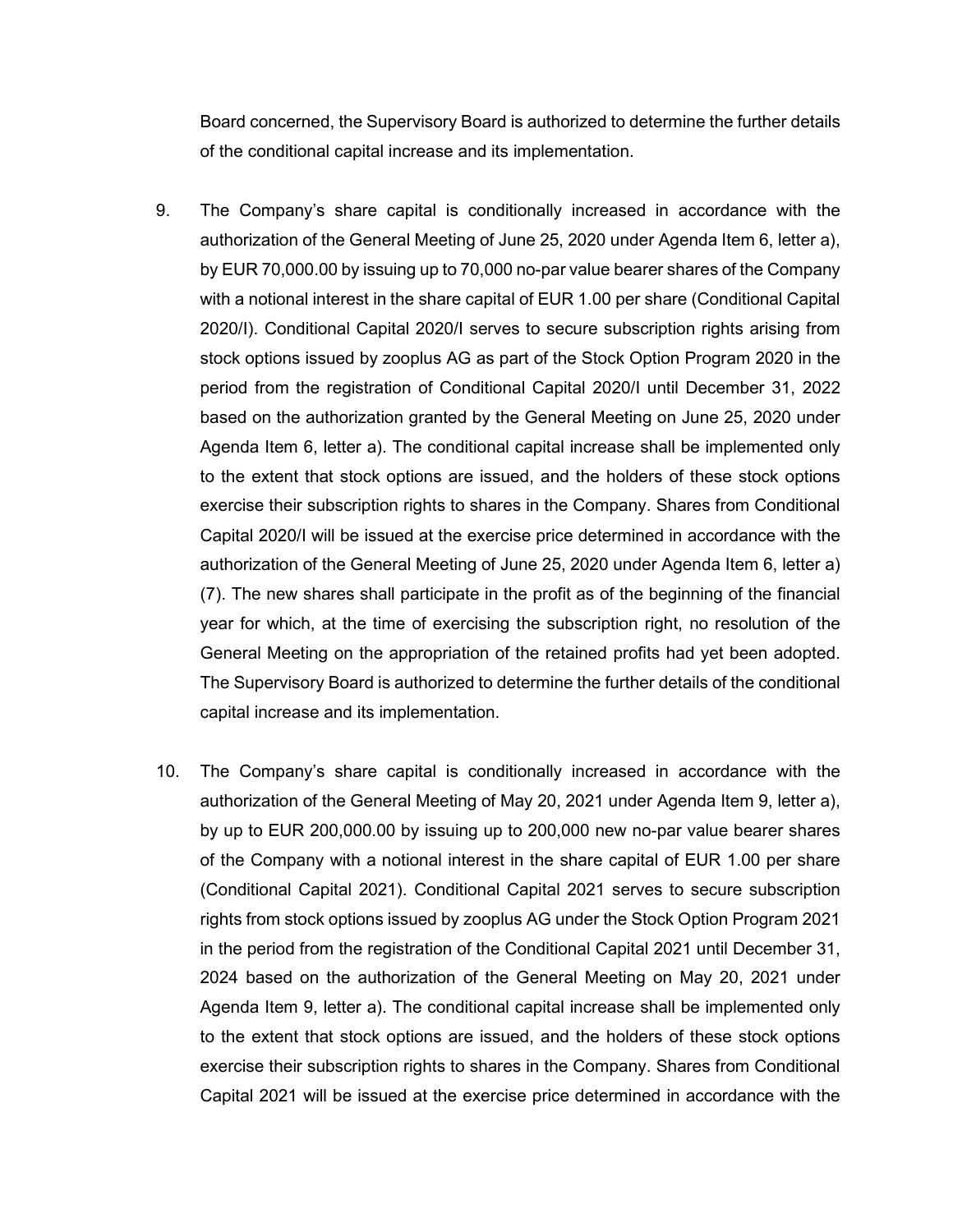authorization of the General Meeting of May 20, 2021 under Agenda Item 9, letter a) (7). The new shares shall participate in the profit as of the beginning of the financial year for which, at the time of exercising the subscription right, no resolution of the General Meeting on the appropriation of the retained profits had yet been adopted. The Management Board or, insofar as members of the Company's Management Board concerned, the Supervisory Board is authorized to determine the further details of the conditional capital increase and its implementation.

### **Article 6 Shares**

- 1. The Company's shares shall be bearer shares. If, in the event of a capital increase, the resolution to increase the share capital does not specify whether the new shares are to be bearer shares or registered shares, they shall be bearer shares.
- 2. The form of the share certificates, the dividend coupons and renewal coupons, as well as any bonds and interest coupons, shall be determined by the Management Board with the approval of the Supervisory Board. The shareholder's claim to the securitization of his share is excluded. The right to the issue of dividend coupons and renewal coupons is also excluded.
- 3. The Company may issue global certificates instead of individual certificates.

### **Article 7**

### **Dualistic system, executive bodies**

- 1. The Company has a dualistic management and supervisory system, consisting of a management body (Management Board) and a supervisory body (Supervisory Board).
- 2. The following are the executive bodies of the Company:
	- (a) The Management Board (Section III.)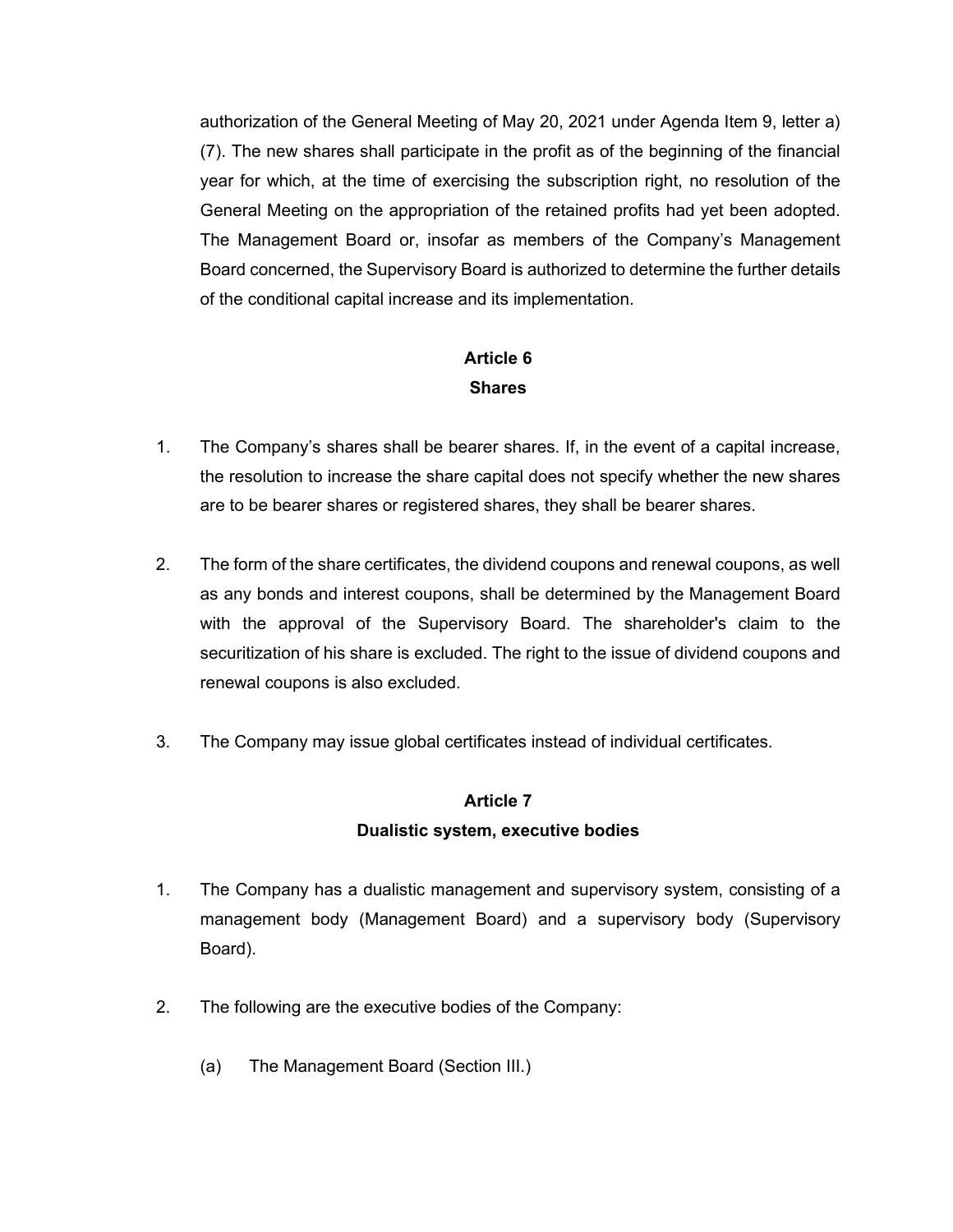- (b) The Supervisory Board (Section IV.)
- (c) The General Meeting (Section V.)

#### **III.**

#### **THE MANAGEMENT BOARD**

#### **Article 8**

#### **Composition and management authority**

- 1. The Management Board of the Company shall consist of one or more members. The number of members of the Management Board shall be determined by the Supervisory Board. The Supervisory Board may determine that the Management Board shall consist of only one member, even if the share capital exceeds EUR 3,000,000.00. The Supervisory Board may appoint a member of the Management Board as the chairperson of the Management Board. Vice members of the Management Board may also be appointed.
- 2. Members of the Management Board shall be appointed by the Supervisory Board for a maximum term of office of five years, determining their number within the framework of paragraph 1. A repeated appointment or extension of the term of office, in each case for a maximum of five years, is permissible. The representation of the Company vis-à-vis members of the Management Board (particularly with regard to the conclusion of and any amendments to employment contracts) is the responsibility of the Supervisory Board.
- 3. The Management Board constitutes a quorum if the majority of the members of the Management Board, but at least two (or at least three in the case of a Management Board of four persons), participate in the adoption of resolutions. Board members who are connected by telephone or video conference are deemed to be present. Resolutions of the Management Board are passed by a simple majority of the votes of the members participating in the passing of the resolution, unless unanimity is required by law. In the event of a tie vote in a Management Board consisting of more than two members, the chairperson shall have the deciding vote, subject to the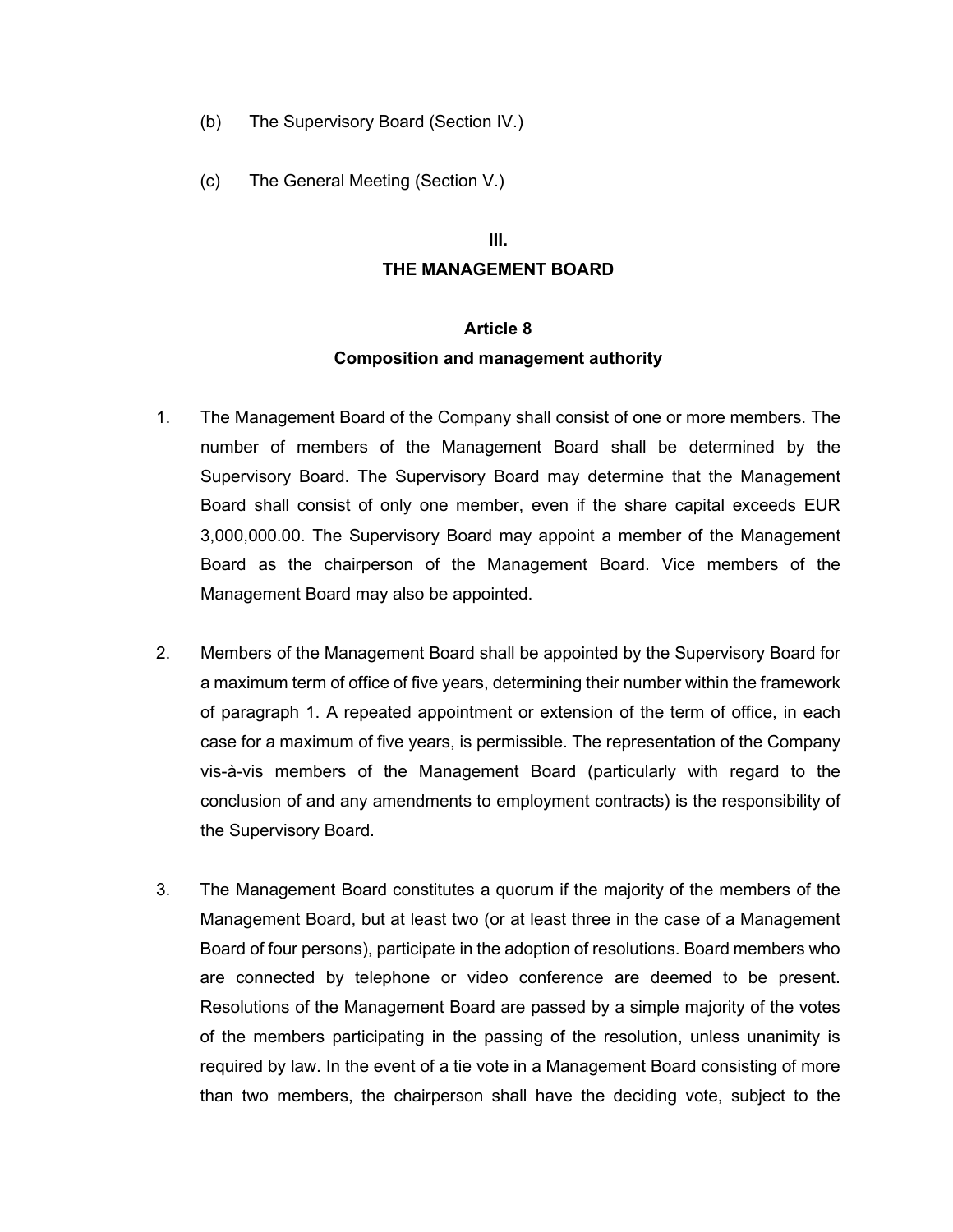proviso that a further vote on the same subject matter shall take place first and that only in the event of a new tie vote in this further vote shall the chairperson have the deciding vote.

- 4. The Management Board is obliged to conduct the Company's business in accordance with the statutory provisions, the Articles of Association, and the rules of procedure for the Management Board issued by the Supervisory Board. In particular, the Management Board is obliged to observe the principles of the Company's schedule of responsibilities, which is determined annually. The Management Board's schedule of responsibilities requires the approval of the Supervisory Board.
- 5. The following types of transactions may only be undertaken with the approval of the Supervisory Board:
	- (a) Acquisition and sale of companies, parts of companies and participations.
	- (b) Conclusion of inter-company agreements as defined by Sections 291, 292 AktG with the Company.

In addition, the Supervisory Board may at any time make further transactions subject to its approval in the rules of procedure for the Management Board or otherwise. It may grant revocable consent to a specific group of transactions in general or in advance in the event that the individual transaction satisfies certain conditions.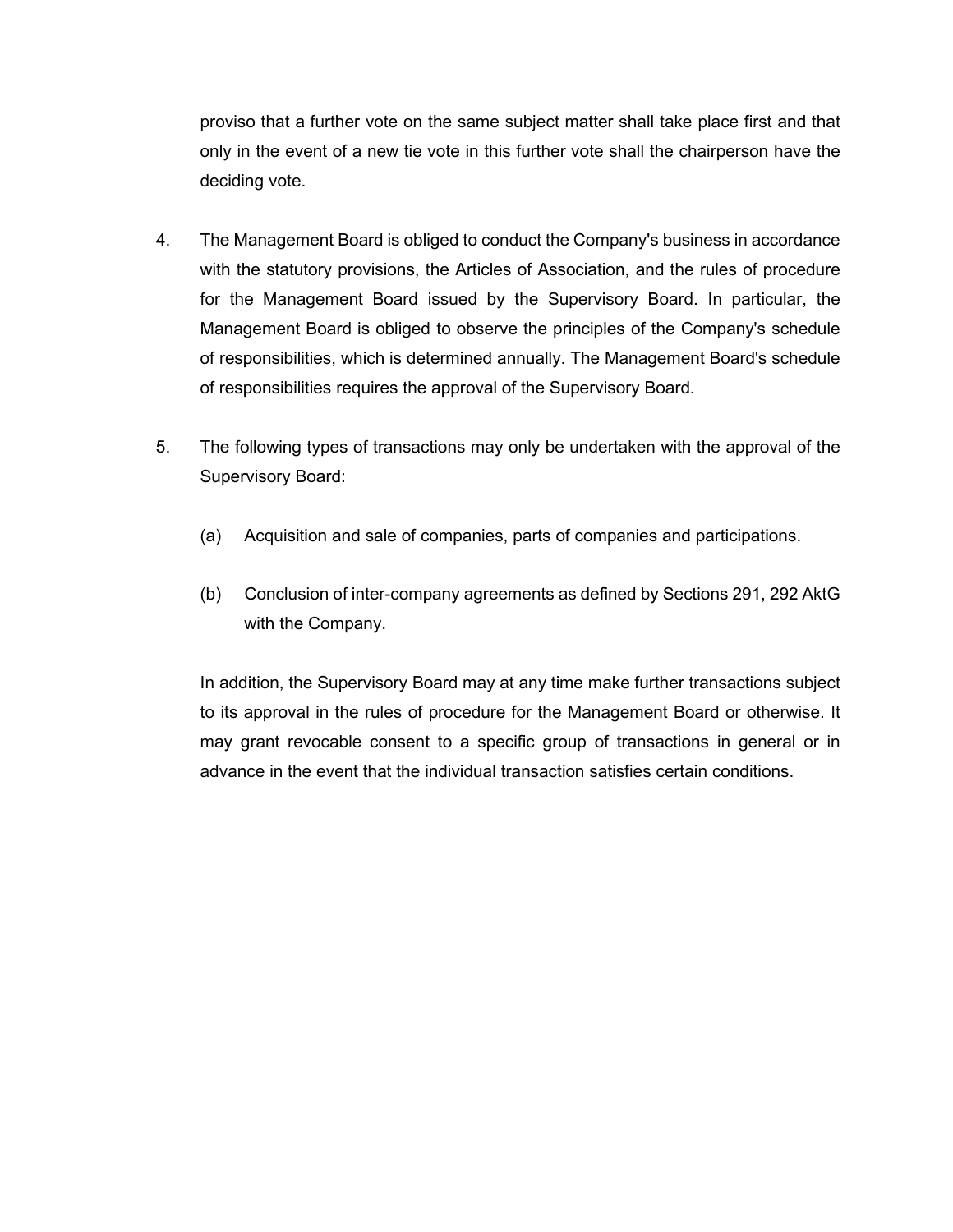#### **Article 9**

#### **Rules of Procedure**

The Supervisory Board shall adopt rules of procedure for the Management Board by a twothirds majority.

# **Article 10 Representation**

- 1. If only one member of the Management Board has been appointed, he or she shall represent the Company alone. If several members of the Management Board have been appointed, the Company shall be represented by two members of the Management Board jointly or by one member of the Management Board together with an authorized signatory (Prokurist). The Supervisory Board may grant one or more members of the Management Board sole power of representation.
- 2. By resolution of the Supervisory Board, individual, several or all members of the Management Board may be authorized to represent the Company without restriction in transactions with themselves as representatives of a third party. Section 112 AktG remains unaffected.

# **IV.**

### **SUPERVISORY BOARD**

# **Article 11 Composition, term of office**

- 1. The Supervisory Board shall consist of six members. The members of the Supervisory Board are entitled to call in expert third parties or persons providing information to the meetings of the Supervisory Board.
- 2. Unless the General Meeting resolves on a shorter term of office for all or some of the members to be elected by it, the members of the Supervisory Board shall be elected for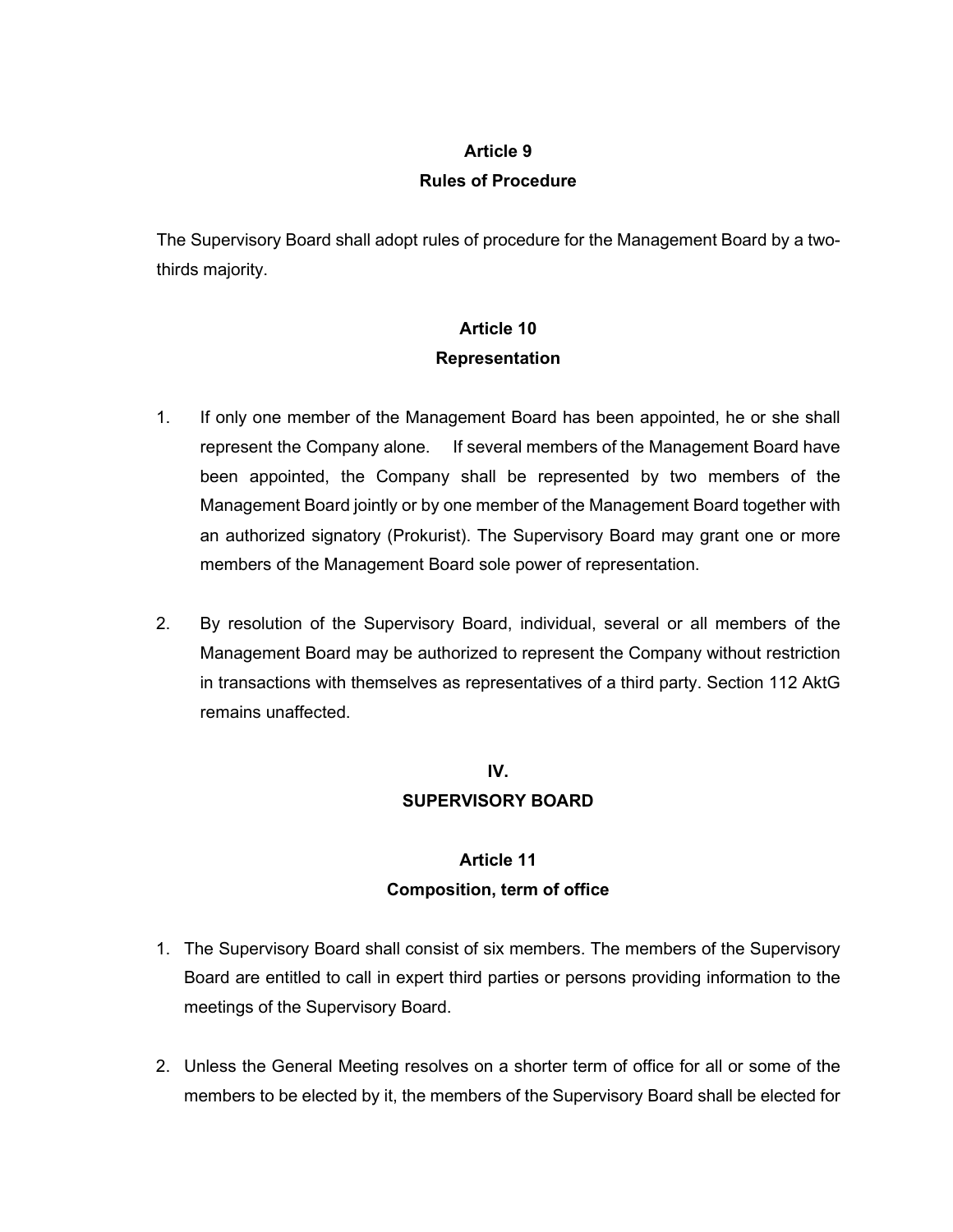the period until the end of the General Meeting that resolves on their discharge for the fourth financial year after the beginning of the term of office. The financial year in which the term of office begins is not included in this calculation. Re-election is permitted, and even multiple times. In any case, however, the election shall be for a maximum of six years.

- 3. Substitute members may be elected for members of the Supervisory Board at the same time as they are elected; these substitute members shall take the place of prematurely retiring members of the Supervisory Board in an order determined at the time of the election.
- 4. If a substitute member takes over the office of a retiring member, the term of office of the substitute member shall end at the end of the General Meeting during which a byelection is held for the retiring member or, if no by-election is held, at the end of the term of office of the retiring member.
- 5. Members and substitute members of the Supervisory Board may only resign from office by giving one month's written notice to the chairperson of the Supervisory Board or to the Management Board. The right to resign from office for good cause remains unaffected.

# **Article 12 Declarations of intent by the Supervisory Board**

The chair and vice-chair of the Supervisory Board are each individually authorized to issue declarations of intent of the Supervisory Board or for the Supervisory Board or its committees on its or their behalf. However, the vice-chair of the Supervisory Board shall act only when the chairperson of the Supervisory Board himself is prevented from issuing the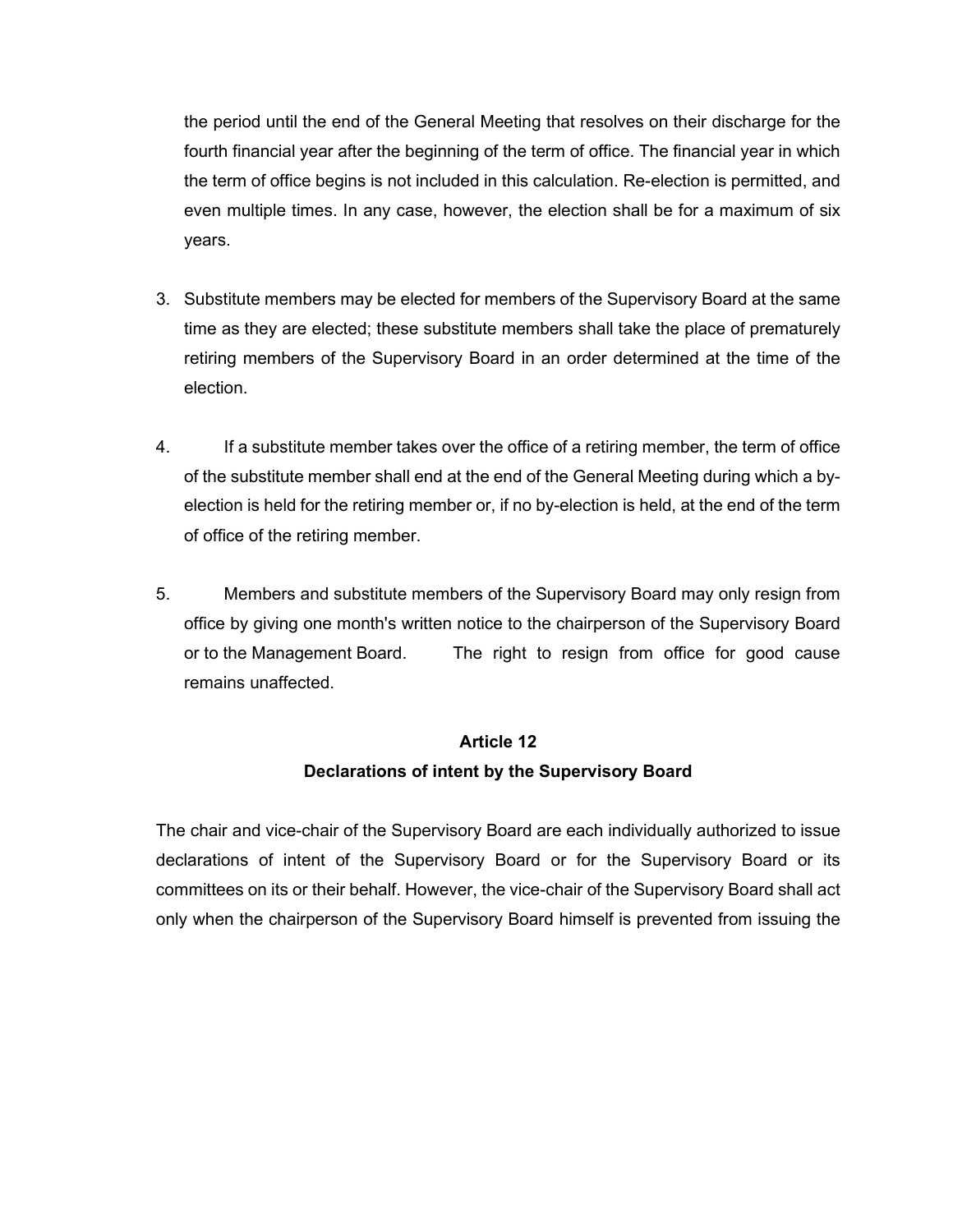declaration without delay in an individual case. The chairperson of the Supervisory Board is also authorized to receive declarations addressed to the Supervisory Board.

# **Article 13 Chairperson, Vice-Chairperson**

- 1. Following the General Meeting during which the members of the Supervisory Board are elected by the shareholders, an extraordinary meeting of the Supervisory Board shall be held for which no written summons is required. At this meeting, which shall be chaired by the oldest member present in terms of age, the Supervisory Board shall appoint a chairperson and one or more vice-chairpersons. The election shall be for the term of office of the elected member, unless the Supervisory Board determines a shorter period at the time of the election.
- 2. In the event of premature retirement of the chairperson or vice-chairperson, the Supervisory Board shall immediately appoint a new chairperson or vice-chairperson for the remainder of the term of office of the retired, or vice-chairperson by election.

## **Article 14 Meetings and decisions**

- 1. Meetings of the Supervisory Board shall be held at least once every calendar quarter.
- 2. The Supervisory Board shall adopt its own rules of procedure by a two-thirds majority vote. The following provisions shall apply to the convening, quorum and voting; the rules of procedure may contain supplementary provisions.
- 3. Meetings of the Supervisory Board shall be convened by the chairperson of the Supervisory Board in text form with a notice period of two weeks, specifying the form in which resolutions are to be adopted. When calculating the notice period, the day on which the invitation is sent and the day of the meeting are not included. In urgent cases,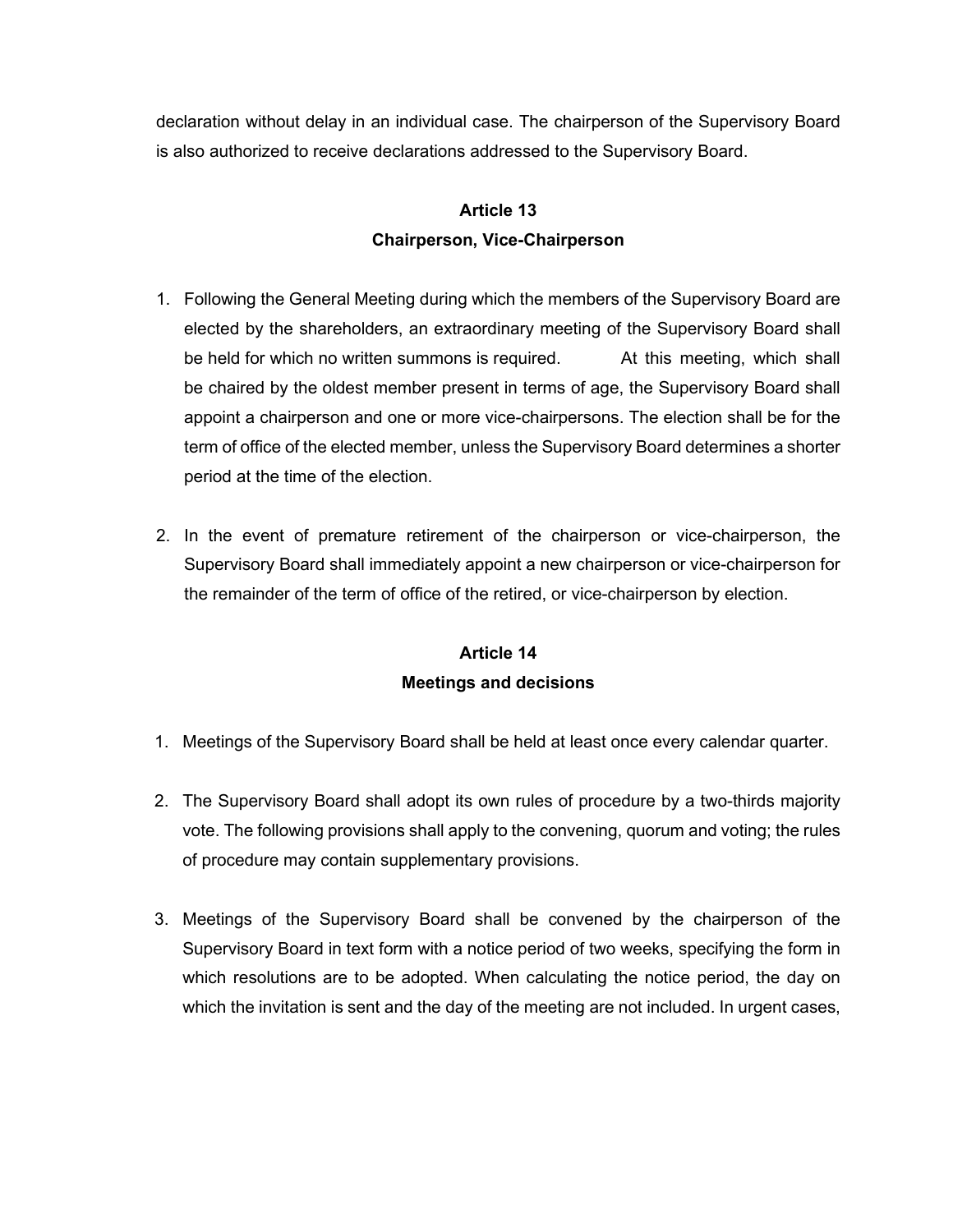the chairperson may shorten the notice period and convene meetings orally or by other customary means of telecommunication.

- 4. The agenda items shall be announced in the invitation. If an item on the agenda has not been properly announced, a resolution may only be passed on it if no Supervisory Board member objects. In such a case, absent members of the Supervisory Board shall be given the opportunity to object to the adoption of the resolution within a reasonable period of time to be determined by the chairperson or to cast their vote verbally, by telephone, in writing, in text form or by other customary means of telecommunication, in particular by video link. The resolution shall become effective only if the absent members of the Supervisory Board have not objected within the deadline or if they have given their consent.
- 5. As a rule, resolutions of the Supervisory Board shall be adopted in face-to-face meetings. However, it is also permissible for meetings of the Supervisory Board to be held in the form of a video conference or for individual members of the Supervisory Board to be connected via video transmission, with the proviso that, in these cases, resolutions are also adopted via video conference and video transmission. At the request of the chairperson of the Supervisory Board or, if he or she is prevented from doing so, the vice-chairperson, resolutions may also be adopted orally, by telephone, in writing, by telex, by telegraph, in text form, or by other customary means of telecommunication (email, etc.). Resolutions not adopted in text form outside of meetings shall subsequently be recorded in writing by the leader of the vote and forwarded to all members. In all other respects, the provisions of this paragraph shall apply mutatis mutandis to resolutions adopted outside meetings.
- 6. The meetings of the Supervisory Board shall be chaired by the chairperson or, if he or she is unable to do so, by the vice-chairperson.
- 7. The Supervisory Board shall constitute a quorum when at least half of the members of which it is required by law or by the Articles of Association to consist of, but in any event at least three members, participate in the adoption of resolutions. Members who are connected by telephone or video conference shall be deemed to be present. A member shall also participate in the adoption of resolutions if he or she abstains from voting.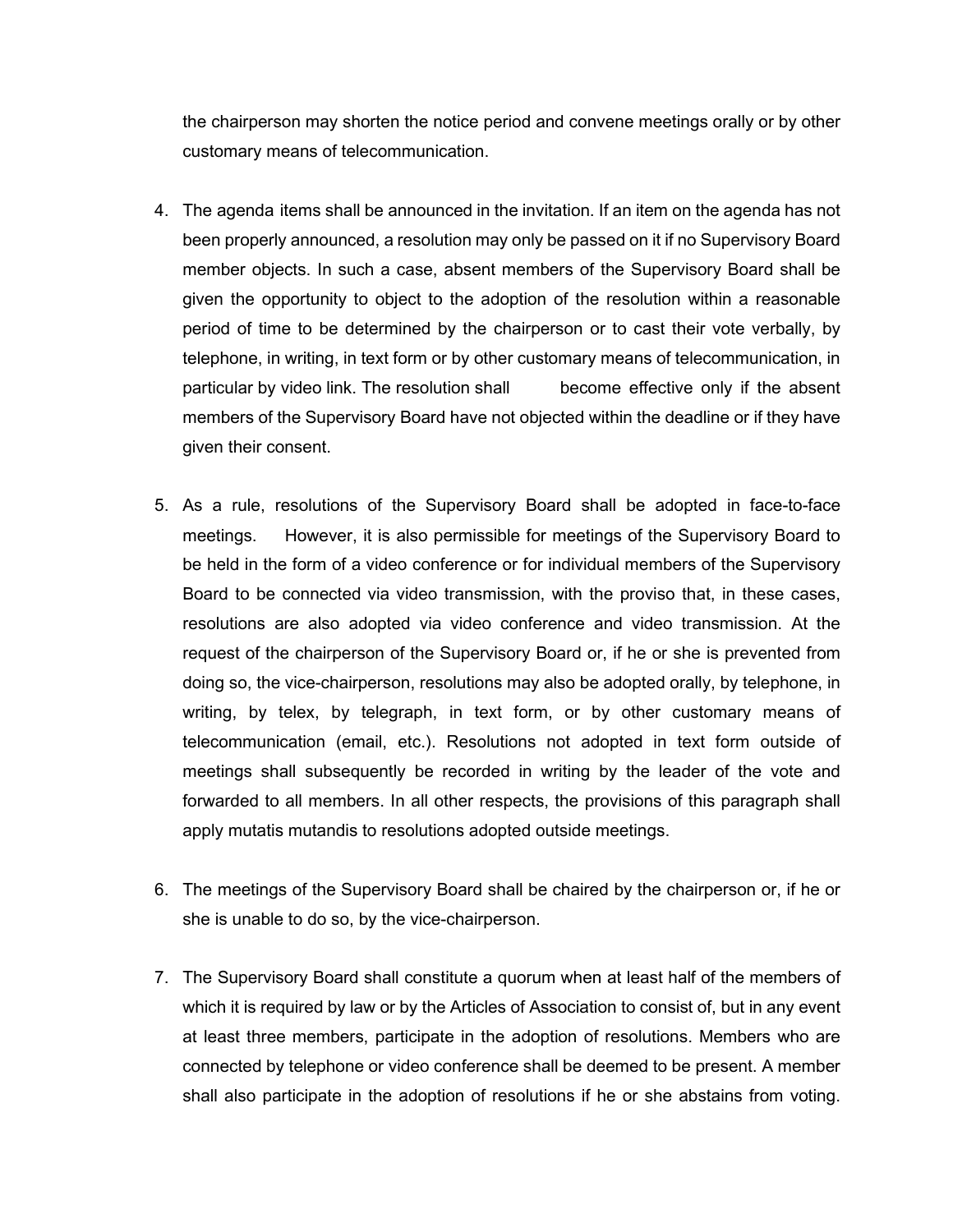Absent Supervisory Board members may participate in the adoption of resolutions by having written votes submitted by Supervisory Board members who are present. In addition, absent Supervisory Board members may cast their vote during the meeting or subsequently within a reasonable period of time to be determined by the chairperson of the meeting orally, by telephone, telex, telegraph, in text form or by other customary means of telecommunication (email, etc.).

- 8. Resolutions shall require a simple majority of the votes cast, unless a higher majority is required by these Articles of Association. Abstentions do not count as votes cast. In the event of a tie, the chairperson or his or her vice-chairperson shall have the deciding vote, with the proviso that a further vote on the same subject matter shall take place first and that only in the event of a new tie shall the chairperson or his or her vice-chairperson have the deciding vote in this further vote; this shall also apply in the case of elections.
- 9. The Supervisory Board may form committees from among its members and, to the extent permitted by law, also delegate decision-making powers to them. Unless the Supervisory Board makes a provision to the contrary, the provisions of this section and the rules of procedure of the Supervisory Board shall apply mutatis mutandis to the procedure in the committees, with the proviso that a committee shall constitute a quorum if at least half of its members, of which it must consist in total, but at least three members, participate in the adoption of the resolution.
- 10. Minutes of the meetings of the Supervisory Board shall be prepared and signed by the respective chairperson of the meeting. Minutes of resolutions passed outside meetings shall be signed by the head of the vote and forwarded to all members.

## **Article 15**

### **Remuneration of the Supervisory Board, D&O insurance**

1. The members of the Supervisory Board shall receive fixed remuneration of EUR 40,000.00 for each full financial year of their membership on the Supervisory Board. The chairperson of the Supervisory Board shall receive EUR 80,000.00 for each full financial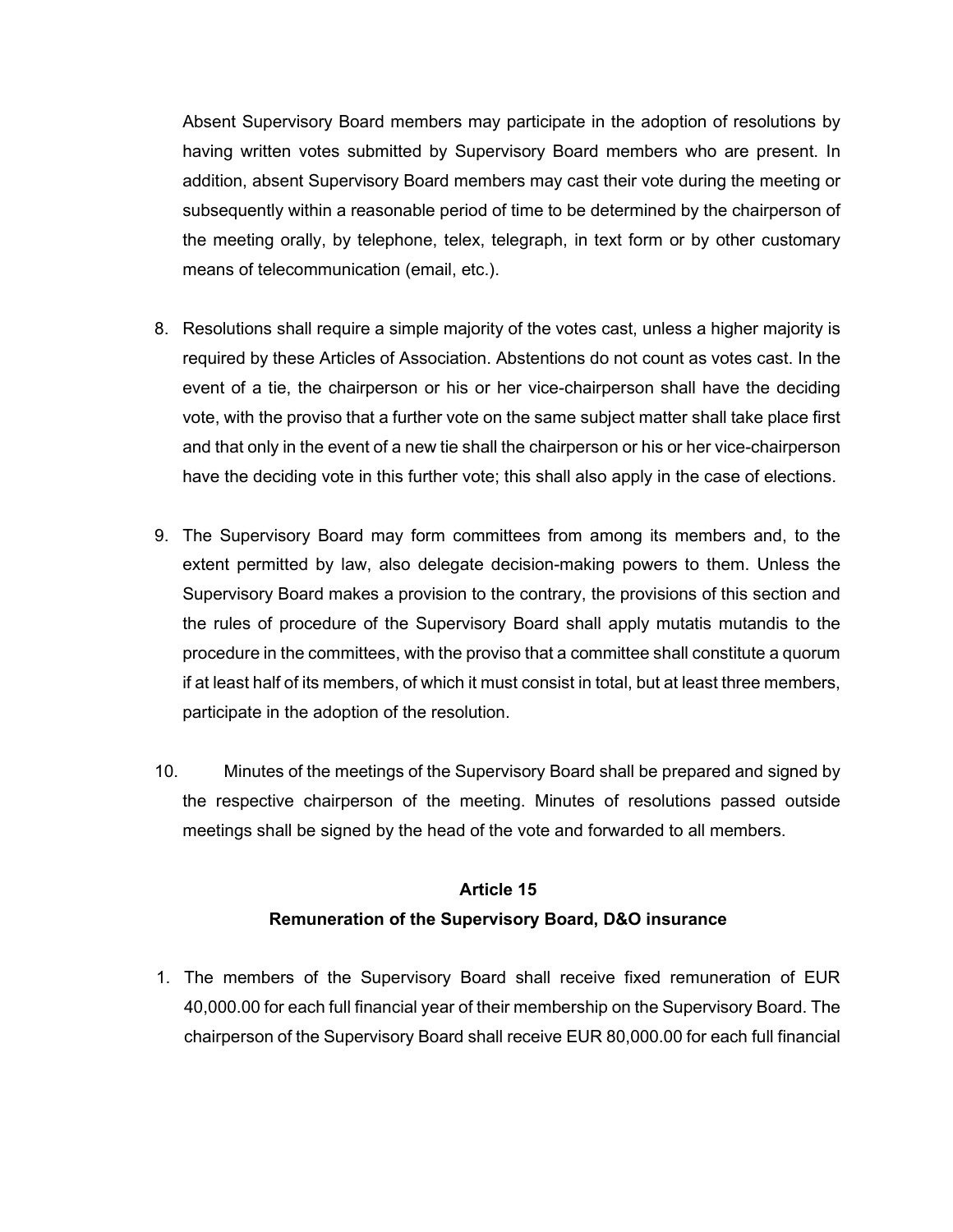year. The vice-chairperson of the Supervisory Board shall receive EUR 50,000.00 for each full financial year.

- 2. For their work on the committees of the Supervisory Board, the chairperson of a committee shall receive EUR 10,000.00 for each full financial year of their membership for each committee he or she chairs, and each member of a committee shall receive EUR 5,000.00 for each committee to which he or she belongs.
- 3. Remuneration is payable after the end of each financial year. Members of the Supervisory Board who join or leave the Supervisory Board, assume or relinquish the chair or vice-chair of the Supervisory Board, join or leave a committee of the Supervisory Board or assume or relinquish the chair of a committee during a current financial year shall receive a corresponding pro rata amount of remuneration payable after the end of the financial year. Any value-added tax payable on the aforementioned remuneration shall be additionally reimbursed by the Company.
- 4. The members of the Supervisory Board may be included in an appropriate amount in a pecuniary loss liability insurance policy (D&O insurance) maintained by the Company in the interest of and at the expense of the Company, insofar as such a policy exists. The premiums for this are paid by the Company.

## **Article 16 Confidentiality**

The members of the Supervisory Board are subject to the secrecy prescribed by law.

**V.**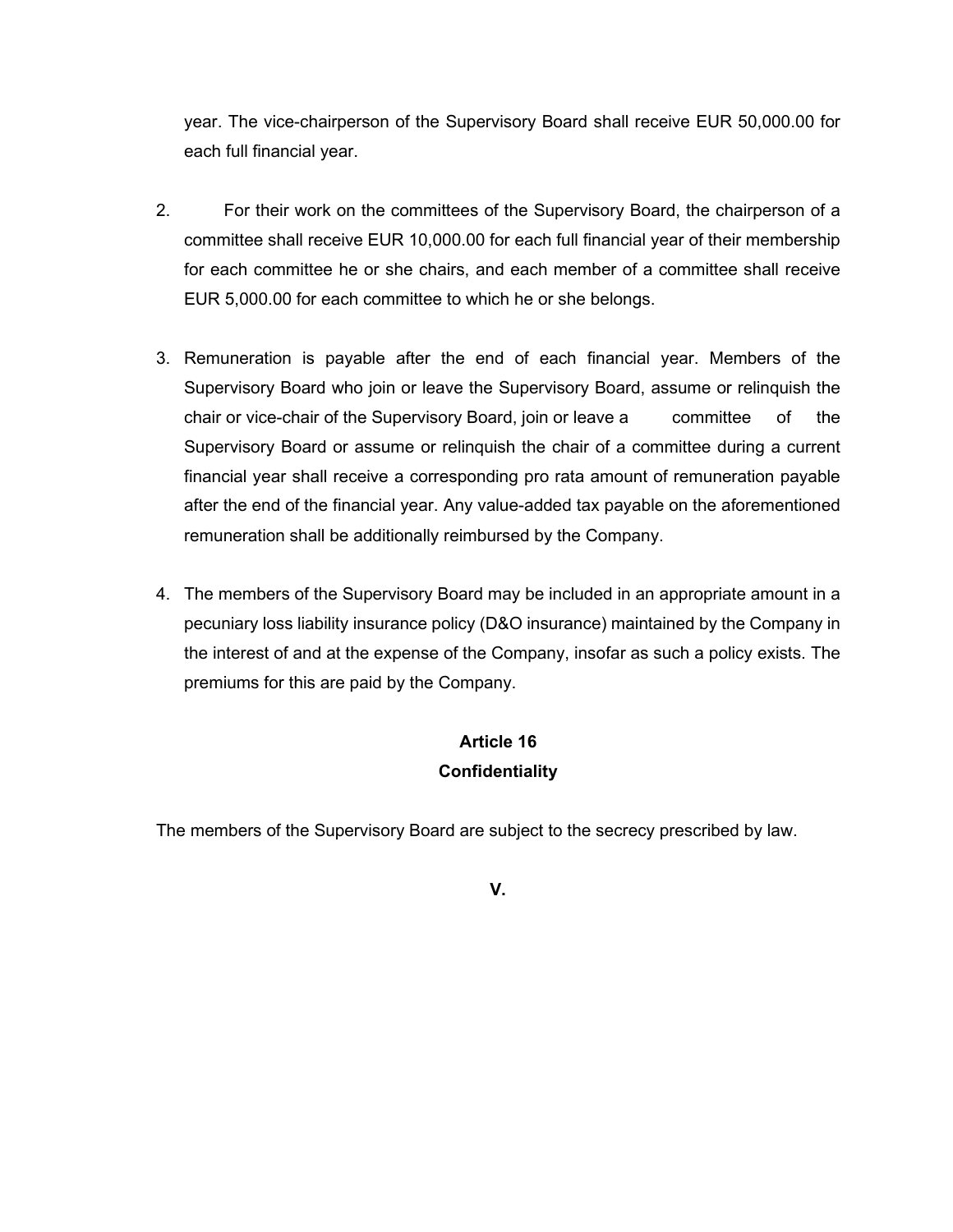#### **GENERAL MEETING**

### **Article 17**

#### **Convocation**

- 1. The General Meeting shall be held at the registered office of the Company or at the registered office of a German stock exchange.
- 2. The General Meeting shall be convened by the Management Board or Supervisory Board or by other persons authorized by law to do so.
- *3.* The General Meeting shall be convened in accordance with the statutory provisions. It shall be published in the German Federal Gazette (Bundesanzeiger).

# **Article 18 Attendance of the General Meeting**

1. Only those shareholders are entitled to participate in the General Meeting and to exercise their voting rights who have registered with the Company in good time in accordance with paragraph 2 and have provided proof of their entitlement. The registration shall be made in text form in German or English. Proof of share ownership by the ultimate intermediary pursuant to Section 67c (3) AktG shall suffice as proof of entitlement. The proof pursuant to Section 67c (3) AktG shall refer to the beginning of the 21st (in words: twenty-first) day, 00.00 hours local time at the registered office of the Company, prior to the General Meeting (legitimation day). If there is any doubt as to the correctness or authenticity of the proof, the Company shall be entitled to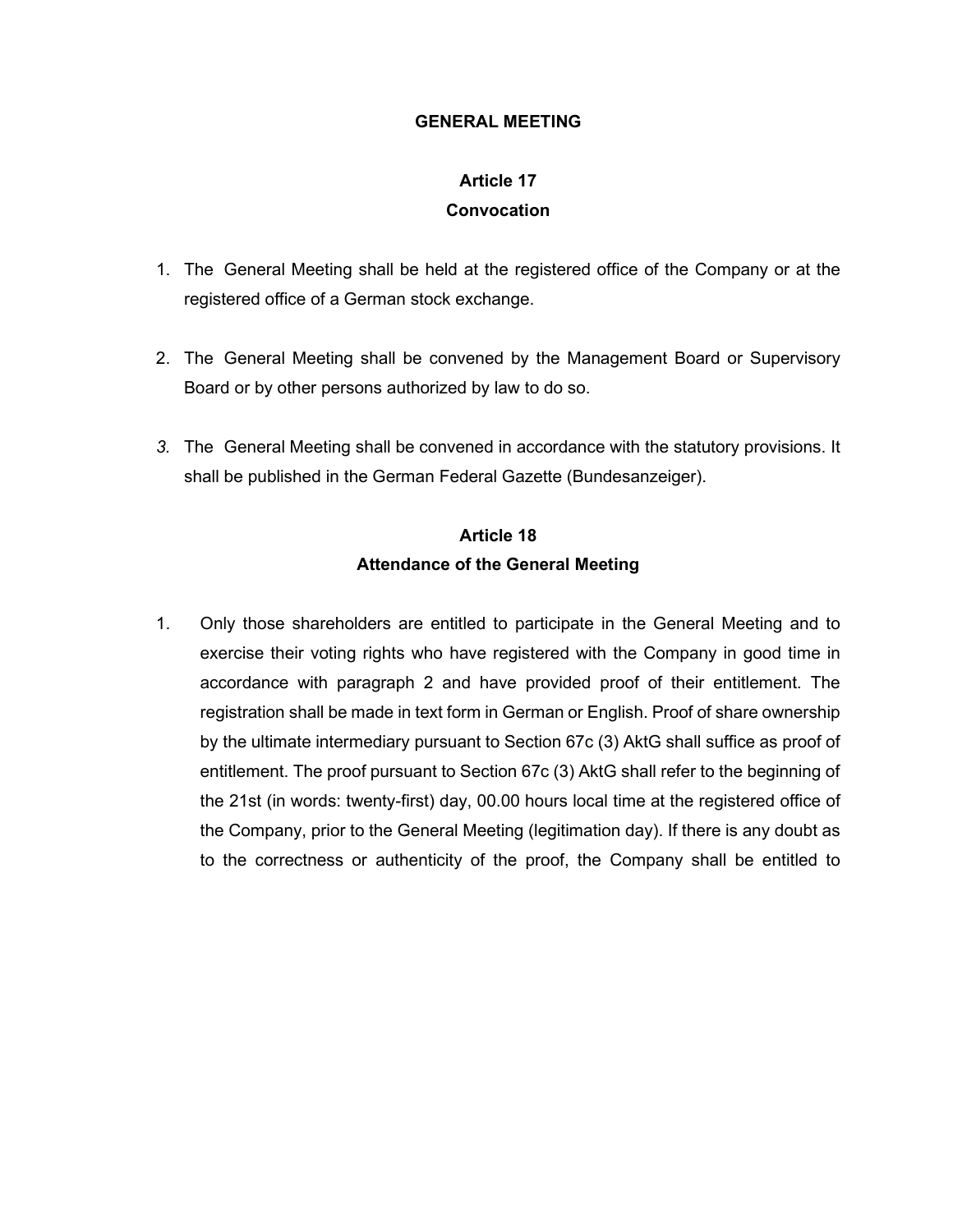demand suitable further proof. If this proof is not provided or not provided in the proper form, the Company may reject the shareholder.

- 2. The registration and proof of shareholder status must be received by the Company at the address stated in the notice convening the meeting at least six days before the meeting. The day of receipt shall not be counted.
- 3. In the notice convening the meeting, the Management Board may provide for shareholders to cast their votes in writing or by way of electronic communication without attending the General Meeting (vote-by-mail). The Management Board may also determine the procedure for this in detail.
- 4. The Management Board is also authorized to provide that shareholders may participate in the General Meeting and exercise all or some of their rights in whole or in part by means of electronic communication (online participation) even without being present or represented on site. The Management Board may regulate the scope and procedure of online participation in detail.

### **Article 19**

### **Chairperson of the General Meeting and video and audio transmissions**

- 1. The General Meeting shall be chaired by the chairperson of the Supervisory Board or another member of the Supervisory Board who shall be determined by the Supervisory Board. If no member of the Supervisory Board takes the chair, the notary public called in to certify the meeting shall open the General Meeting and have the meeting elect the chairperson.
- 2. The chairperson shall chair the proceedings and determine the order in which the items on the agenda are dealt with and the form of voting. He or she determines the order of speakers. The chairperson may set reasonable time limits on the shareholder's right to ask questions and speak. In particular, at the beginning of the General Meeting or during its course, the chairperson is authorized to set reasonable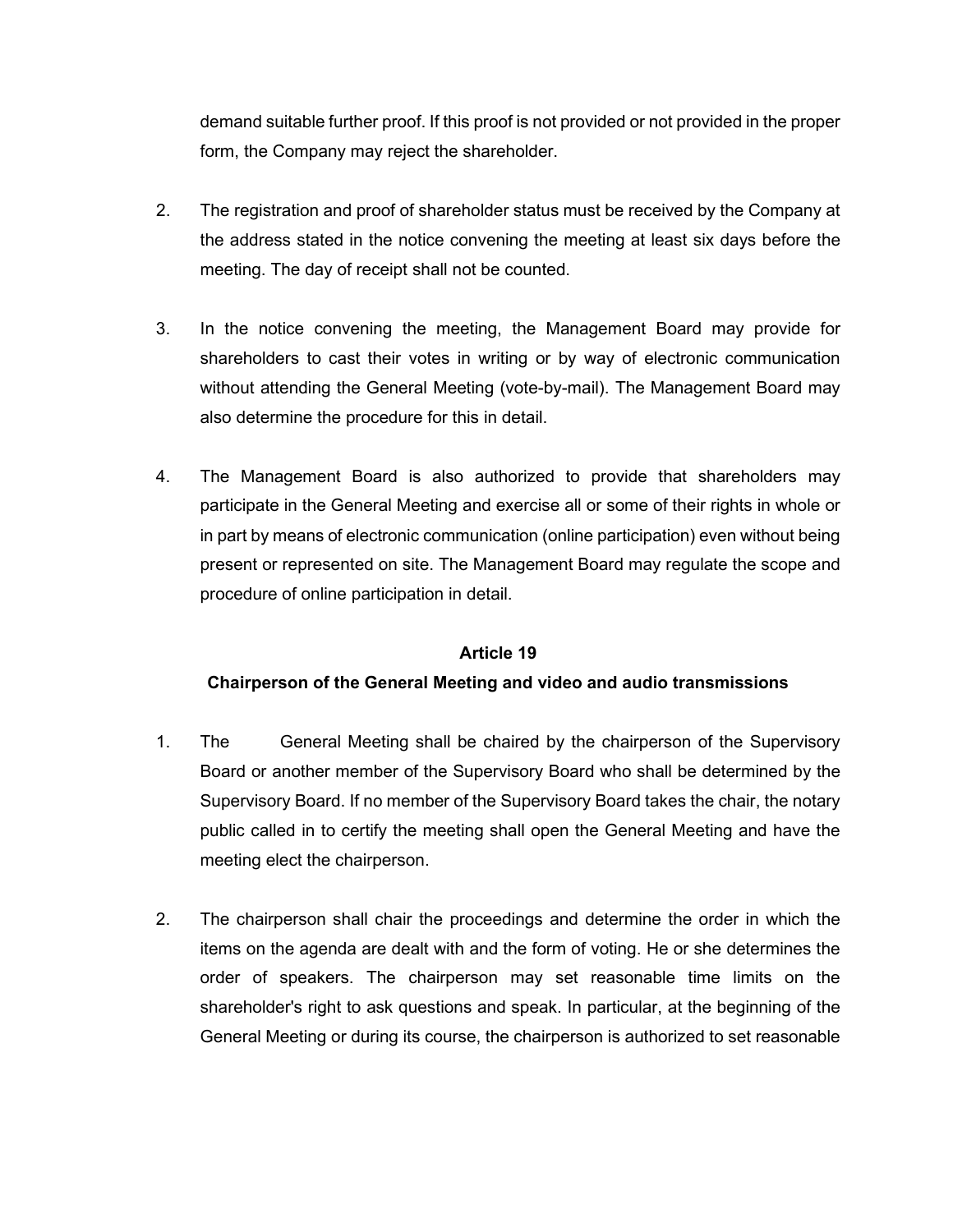time limits for the course of the proceedings, for the discussion of individual agenda items, and for individual questions and speeches.

- 3. The Management Board or the chairperson of the General Meeting is authorized to permit the video or audio transmission of the General Meeting.
- 4. Members of the Supervisory Board are permitted, in consultation with the chairperson of the meeting, to participate in the General Meeting by means of video and audio transmission if they are prevented from attending in person for good cause and in cases where they would have to travel to the location of the General Meeting at considerable expense in terms of time or money.

# **Article 20 Resolution**

- 1. Each share confers one vote at the General Meeting.
- 2. Resolutions of the General Meeting shall be adopted by a simple majority of the votes cast, unless mandatory statutory provisions provide otherwise. Amendments to the Articles of Association require a majority of two-thirds of the votes cast or, if at least half of the share capital is represented, a simple majority of the votes cast, unless mandatory statutory provisions provide otherwise. If, in addition to a majority of votes, the law prescribes a majority of share capital for resolutions of the General Meeting, a simple majority of the share capital represented when the resolution is adopted shall be sufficient, insofar as this is legally permissible. Abstentions do not count as votes. In the event of a tie, a motion shall be deemed rejected. This does not apply to elections.
- 3. If, in the case of elections, a majority of votes is not obtained in the first ballot, a second ballot shall be held in which only the two candidates who obtained the highest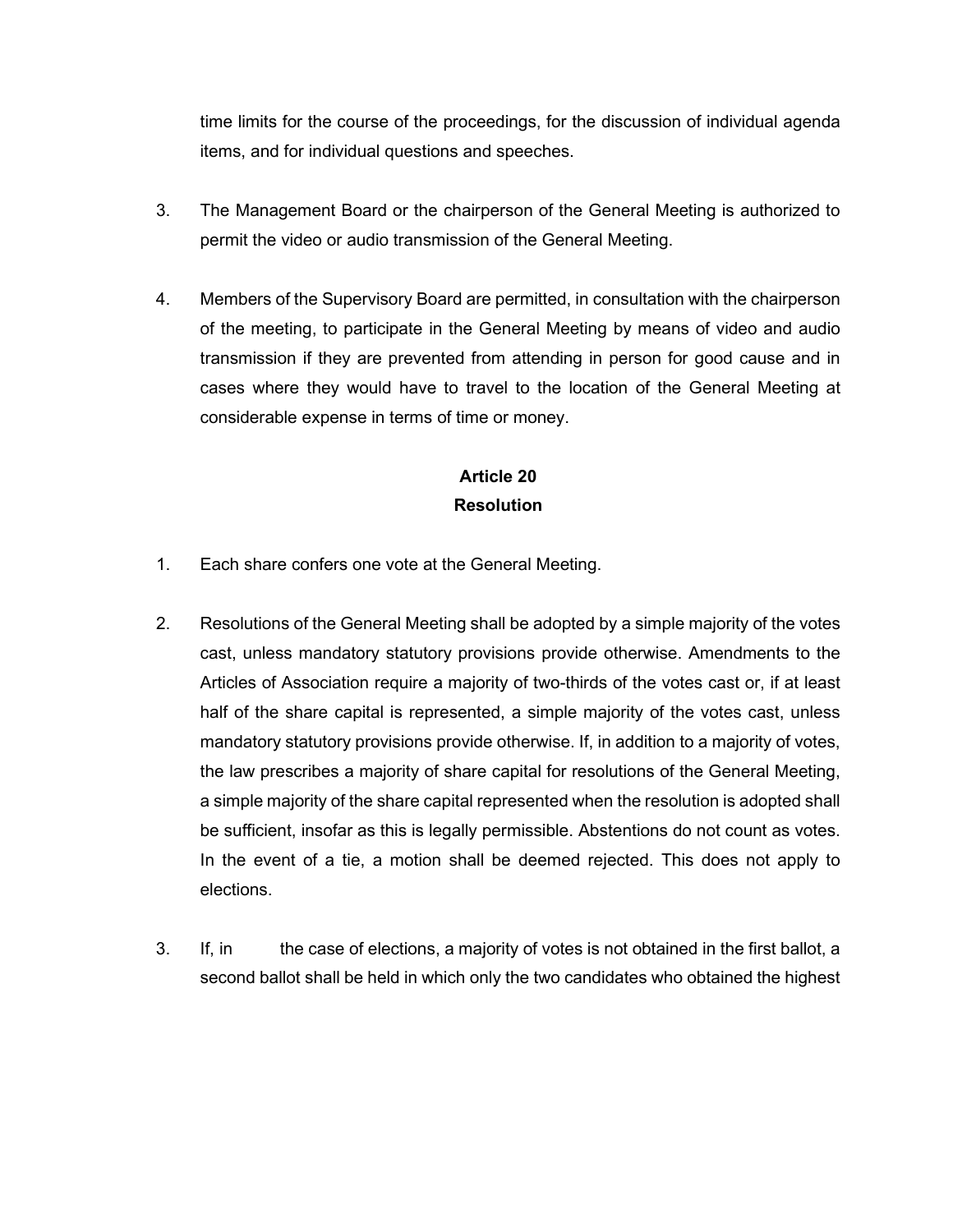number of votes in the first ballot may participate. In the event of a tie in the second ballot, the chairperson shall draw lots to decide.

# **Article 21 Ordinary General Meeting**

- 1. The Ordinary General Meeting shall be held within the first six months of each financial year.
- 2. The Ordinary General Meeting resolves, in particular, on the discharge of the Management Board and the Supervisory Board, on the appointment of members of the Supervisory Board, on the appropriation of profits and, in cases stipulated by law, on the adoption of the annual financial statements.

### **VI.**

### **ANNUAL FINANCIAL STATEMENTS, APPROPRIATION OF PROFITS**

### **Article 22**

### **Annual financial statements, management report, audit**

- 1. Within the first three months of the financial year, the Management Board shall prepare the annual financial statements (balance sheet, income statement and notes) and the management report, as well as the consolidated financial statements and the group management report, for the past financial year and submit them to the Supervisory Board and the auditor without delay. At the same time, the Management Board shall submit to the Supervisory Board the proposal for the appropriation of the retained profits.
- 2. The Supervisory Board shall examine the annual financial statements, the management report and the proposal for the appropriation of retained profits as well as the consolidated financial statements and the group management report and report on the results of its examination in writing to the General Meeting. It shall forward its report to the Management Board within one month of receiving the documents. At the end of the report, the Supervisory Board shall declare whether it approves the annual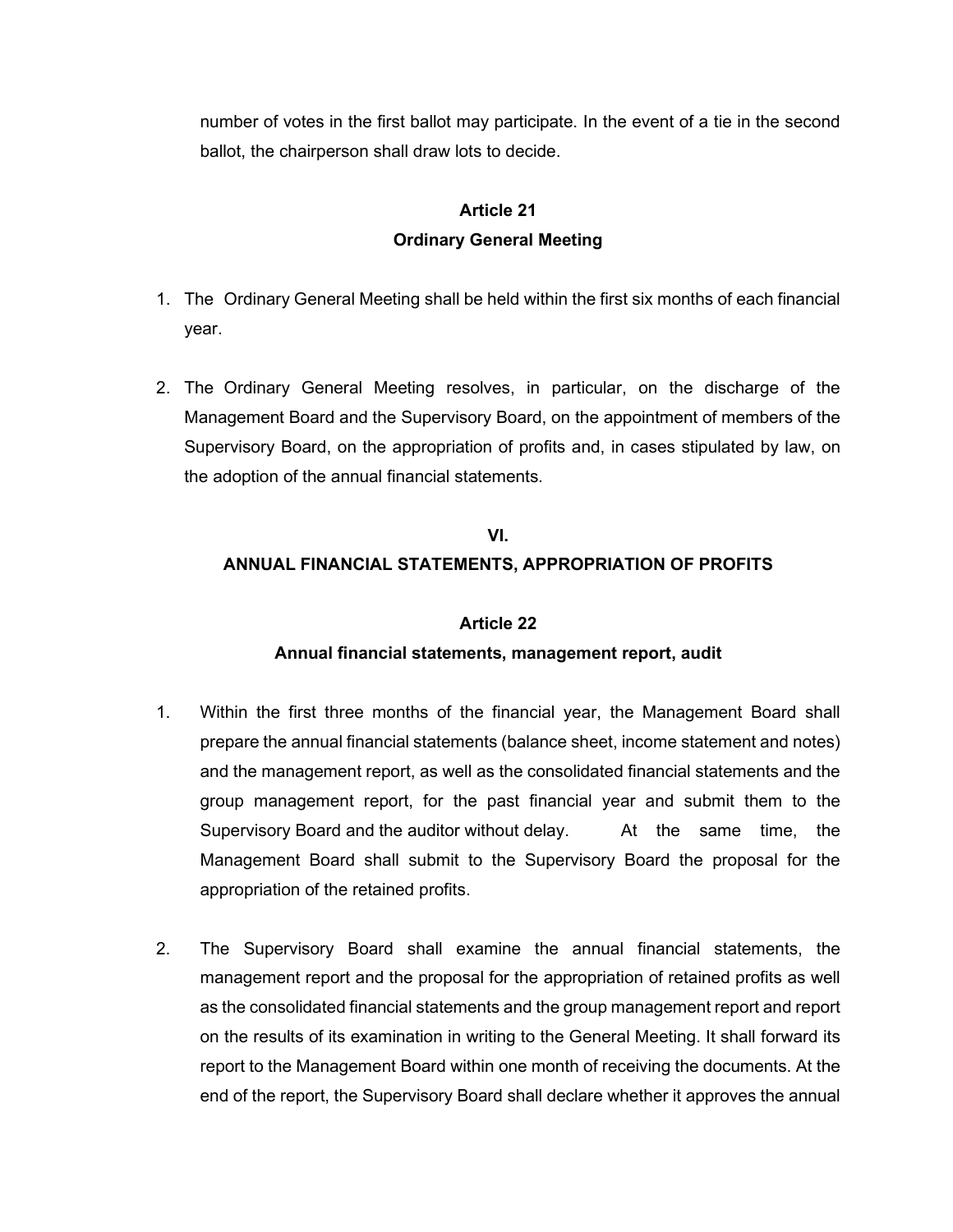financial statements and consolidated financial statements prepared by the Management Board. If the Supervisory Board approves the annual financial statements after examination, they shall be adopted.

3. Immediately after receipt of the report of the Supervisory Board, the Management Board shall convene the Ordinary General Meeting. The annual financial statements, the management report of the Management Board, the consolidated financial statements, the group management report, the report of the Supervisory Board and the proposal of the Management Board for the appropriation of retained profits shall be made available for inspection by the shareholders at the offices of the Company from the time of convening. A copy shall be provided to each shareholder upon request. The obligations pursuant to sentences 2 and 3 shall not apply if the aforementioned documents are accessible for the same period of time via the Company's website.

# **Article 23 Appropriation of profits**

- 1. The General Meeting shall resolve on the appropriation of retained profits. It may also resolve a distribution in kind instead of or in addition to a cash distribution.
- 2. The Management Board and the Supervisory Board are authorized to allocate a portion of the profit for the year in excess of one-half to other retained earnings until one-half of the share capital has been reached.
- 3. After the end of a financial year, the Management Board, with the consent of the Supervisory Board, may distribute an interim dividend to the shareholders within the framework of Section 59 AktG.

### **VII. OTHER PROVISIONS**

**Article 24 Formation expenses, conversion costs**